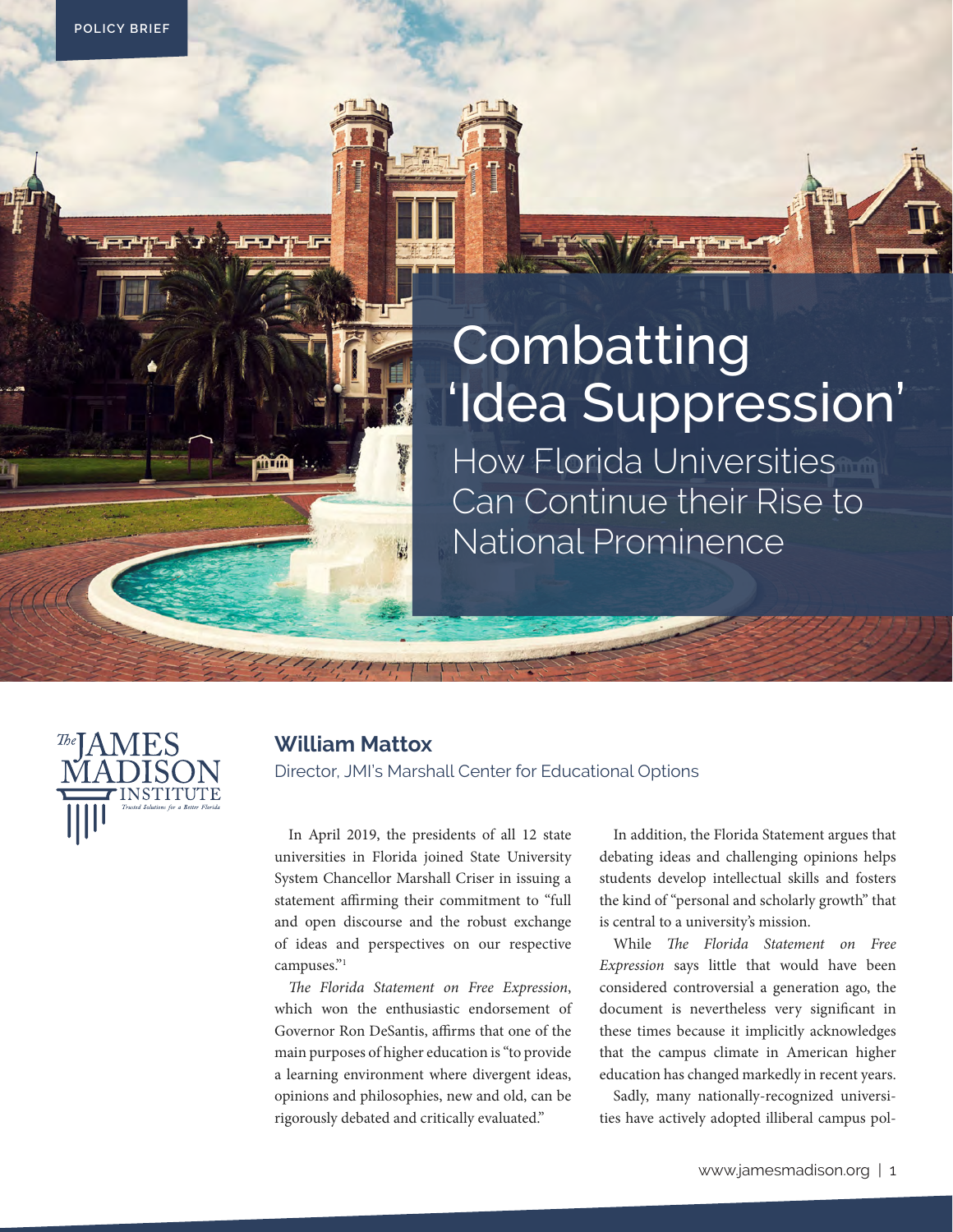icies, such as highly restrictive speech zones and speech codes. Moreover, many purportedly elite institutions have passively tolerated "idea suppression" tactics on the part of student activists (such as disinviting speakers and shouting down those with whom they disagree).

 *Floridians should be proud that their university system became the first in the country to issue a statement of this kind.*

In view of these changes in campus climate, it is refreshing to see the university presidents of an entire state join together to affirm the importance of open inquiry, divergent thought, and the rigorous testing of ideas in the pursuit of truth. Floridians

should be proud that their university system became the first in the country to issue a statement of this kind—an act that garnered the attention of many national and state observers.<sup>2</sup>

The Florida Statement serves as evidence that our state's higher education leaders agree with an observation made earlier by The James Madison Institute in our 2017 report, *Free Expression and Intellectual Diversity: How Florida Universities Currently Measure Up*. That report suggested that Florida's university system could gain a comparative advantage in the higher education marketplace by distinguishing itself as a national leader in promoting open inquiry and viewpoint diversity.

Specifically, JMI argued:

*Even though it may seem counter-intuitive, all of this campus craziness represents an opportunity for our state. For if the Florida higher education system were to become a haven for free expression and viewpoint diversity – and to become known as such – our universities would be very well positioned to meet the growing demand for intellectually-serious academic study at an affordable cost.*<sup>3</sup>

Little appears to have changed in higher education nationally since JMI penned those words three years ago. If anything, the need for bold leadership promoting free expression in the pursuit of truth seems even greater today than it was in 2017.

Accordingly, this report will build upon JMI's 2017 report to do two things. First, it will measure how much progress our state universities are making in promoting free expression and viewpoint diversity. Second, it will seek to identify some "next steps" that would help Florida's universities continue their rise to national prominence as beacons of intellectual freedom and academic excellence.

### **Assessing Official Policies**

Interestingly, Florida's higher education chancellor and university presidents are not the only public officials who have demonstrated leadership on First Amendment issues in recent years. In 2018, the Florida Legislature adopted the Campus Free Expression Act, which outlawed so-called "free speech zones" at any and every state university.4

The case against oxymoronic "free speech zones" proved easy for lawmakers to embrace. As a 2017 guide published by the Institute for Humane Studies had noted:

*Appropriate time, place, and manner regulations should not permit free speech zones that limit student speech or demonstration to a narrow area of campus, or that require students to obtain prior approval before engaging in public speech or assembly. The limit of public discourse to such zones has at least two problems: it implies that free speech is the exception, not the default rule, and should be sufficiently quarantined, and it restricts the availability and quantity of free speech on campus*. 5

The Florida Legislature's passage of the Campus Free Expression Act won the state praise from many national observers. "Thanks to this legislation, students at Florida's colleges and universities can much more freely exercise their constitutional right to free speech," noted Robert Shibley, the executive director of the Foundation for Individual Rights in Education (FIRE).6

While the Campus Free Expression Act led to the elimination of speech zones on the Florida campuses where they still existed, this action alone was not enough to alter the FIRE "campus free speech" ratings of most Florida universities. The FIRE ratings are assessments of official university policies related to free expression. Schools receive a "green light" rating if their policies are free of significant problems; a "yellow light" rating if their policies present some significant problems; and a "red light" rating if their policies present very serious problems. (See: www.thefire.org)

As Table 1 indicates, eight of the 11 Florida universities that FIRE has rated consistently showed no change in status from 2017 to 2020. The University of Central Florida left the "red light" district to return to the "yellow light" status it enjoyed in 2013. Conversely, the University of South Florida moved in the opposite direction, leaving its 2017 "yellow light" rating to return to its 2013 "red light" status.

Only Florida State University (FSU) made significant progress, moving all the way from the "red light" designation that it occupied in 2013 and 2017 for FIRE's "green light" rating in 2020.

Florida State's rise is a testimony to the leadership of FSU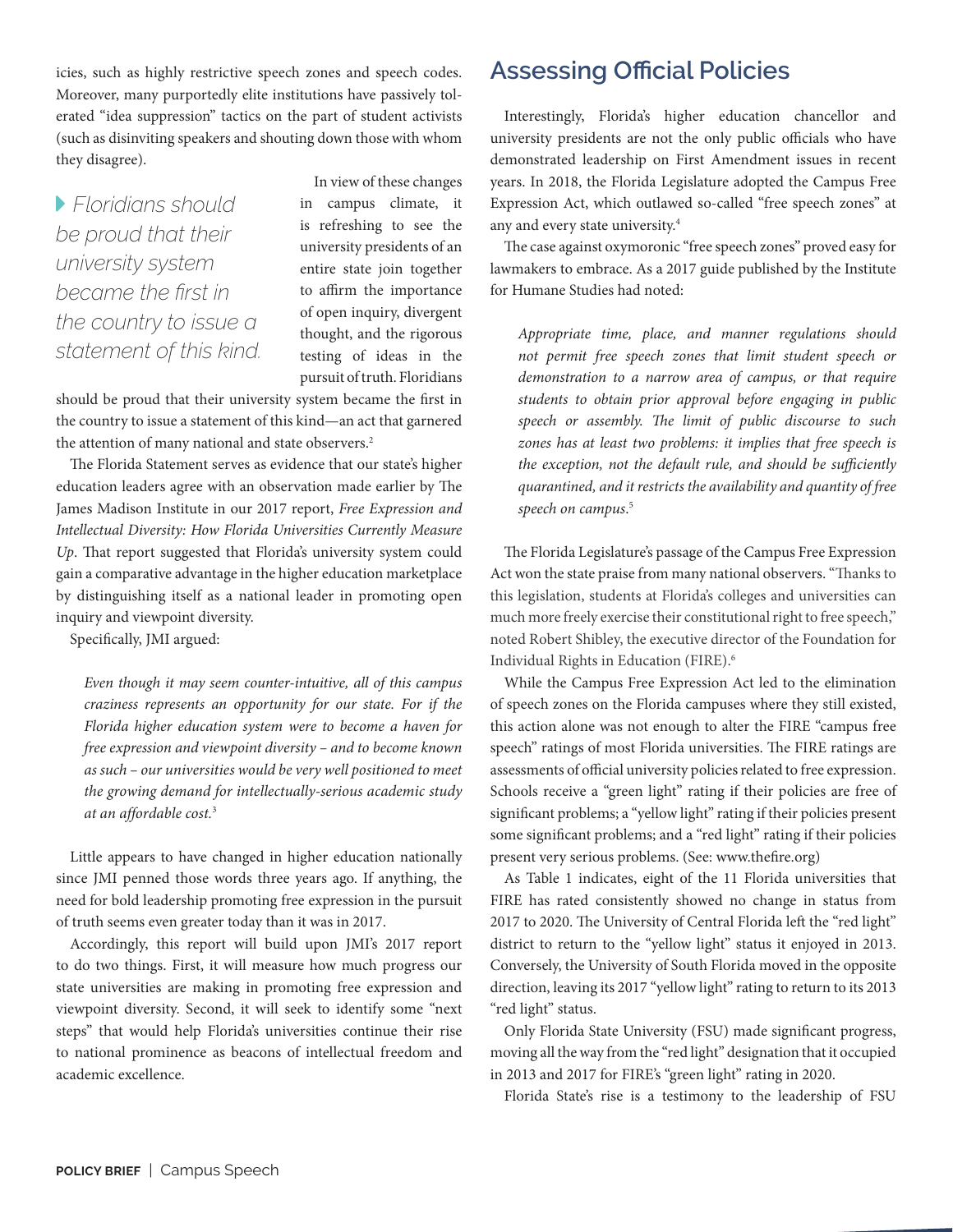### **TABLE 1:** Campus Free Speech Ratings by the Foundation for Individual Rights in Education (FIRE)

| <b>SCHOOL</b>                          | 2013   | 2017   | 2020   |
|----------------------------------------|--------|--------|--------|
| Florida State University (FSU)         | Red    | Red    | Green  |
| University of Florida (UF)             | Yellow | Green  | Green  |
| University of North Florida (UNF)      | Red    | Green  | Green  |
| Florida A & M University (FAMU)        | Yellow | Yellow | Yellow |
| Florida Atlantic University (FAU)      | Yellow | Yellow | Yellow |
| Florida Gulf Coast University (FGCU)   | Red    | Yellow | Yellow |
| Florida International University (FIU) | Red    | Yellow | Yellow |
| New College of Florida                 | Red    | Yellow | Yellow |
| University of Central Florida (UCF)    | Yellow | Red    | Yellow |
| University of West Florida (UWF)       | Red    | Yellow | Yellow |
| University of South Florida (USF)      | Red    | Yellow | Red    |

Note: Florida Polytechnic University (FPU) has never been rated by FIRE.

President John Thrasher, who personally met with FIRE officials to identify ways that Florida State could improve its campus policies. And it parallels FSU's ascent in the U.S. News and World Report college ratings under President Thrasher. In recent years, Florida State has moved up more than 40 places in U.S. News' overall national rankings (to #58); and FSU is now ranked among the Top 20 public universities in the country.<sup>7</sup>

FSU's dramatic rise in its FIRE rating mirrors a similar transformation that occurred at the University of Florida earlier in the decade. Interestingly, UF's speech code policies were so oppressive in the early 2010s that it once made FIRE's ignominious list of Worst Ten Schools for Free Speech. Yet, by 2017, the University of Florida had made so many notable improvements that it not only achieved FIRE's "green light" status, but it also earned a Top Five ranking from the Heterodox Academy—just behind much-celebrated free speech champions like the University of Chicago and Purdue University.8

The fact that both FSU and UF now enjoy FIRE's top rating means that Florida is one of only five states in which two of the most prominent public universities both have "green light" ratings from FIRE. (Arizona, Mississippi, New Hampshire, and North Carolina are the others.) Moreover, thanks largely to these two flagship institutions and the University of North Florida, our state has overall FIRE ratings that are above the national average.

Nationally, only 11 percent of the 473 schools rated by FIRE receive a "green light" designation; 64 percent receive a "yellow light" rating; and 23 percent receive a "red light" rating.<sup>9</sup>

Still, as Table 2 indicates, many of our state universities have

#### **TABLE 2:** Schools Receiving FIRE's Green Light Rating, by State

|                    | <b>SCHOOL</b>                                               |
|--------------------|-------------------------------------------------------------|
| <b>STATE</b>       |                                                             |
| Alabama            | Auburn University (AL)                                      |
|                    | Arizona State University (AZ)                               |
| Arizona            | Northern Arizona University (AZ)                            |
|                    | University of Arizona (AZ)                                  |
| California         | Claremont-McKenna University (CA)<br>UCLA (CA)              |
| Colorado           | Western Colorado University (CO)                            |
|                    | Florida State University (FL)                               |
| Florida            | University of Florida (FL)                                  |
|                    | University of North Florida (FL)                            |
| Georgia            | Emory University (GA)                                       |
| illinois           | University of Chicago (IL)                                  |
|                    | Purdue University (IN)                                      |
| Indiana            | Purdue - Fort Wayne (IN)                                    |
|                    | Purdue - Northwest (IN)                                     |
| Kansas             | Kansas State University (KS)                                |
|                    | Eastern Kentucky University (KY)                            |
| Kentucky           | University of Louisville (KY)                               |
| Louisiana          | McNeese State University (LA)                               |
| Maryland           | University of Maryland (MD)                                 |
| Michigan           | Michigan Technological University (MI)                      |
|                    | Alcorn State University (MS)                                |
|                    | Delta State University (MS)                                 |
|                    | Jackson State University (MS)                               |
| Mississippi        | Mississippi State University (MS)                           |
|                    | University of Mississippi (MS)                              |
|                    | University of Southern Mississippi (MS)                     |
|                    | Keene State University (NH)                                 |
| New Hampshire      | Plymouth State University (NH)                              |
|                    | University of New Hampshire (NH)                            |
| New York           | SUNY - Brockport (NY)                                       |
|                    | SUNY - Plattsburgh (NY)                                     |
|                    | Appalachian State University (NC)                           |
|                    | Duke University (NC)                                        |
|                    | East Carolina University (NC)                               |
|                    | Fayetteville State University (NC)                          |
|                    | North Carolina Central University (NC)                      |
| North Carolina     | North Carolina State University (NC)                        |
|                    | University of North Carolina (NC)                           |
|                    | UNC - Charlotte (NC)                                        |
|                    | UNC - Greensboro (NC)                                       |
|                    | UNC - Pembroke (NC)                                         |
|                    | UNC – Wilmington (NC)                                       |
|                    | Western Carolina University (NC)                            |
| North Dakota       | University of North Dakota (ND)                             |
| Ohio               | Cleveland State University (OH)                             |
| Oregon             | Oregon State University (OR)                                |
| Pennsylvania       | Edinboro University (PA)<br>Shippensburg University (PA)    |
|                    |                                                             |
| Tennessee<br>Texas | University of Tennessee (TN)<br>Texas A & M University (TX) |
|                    | George Mason University (VA)                                |
| Virginia           | College of William & Mary (VA)                              |
|                    | University of Virginia (VA)                                 |

CONTINUED ON **PAGE 5**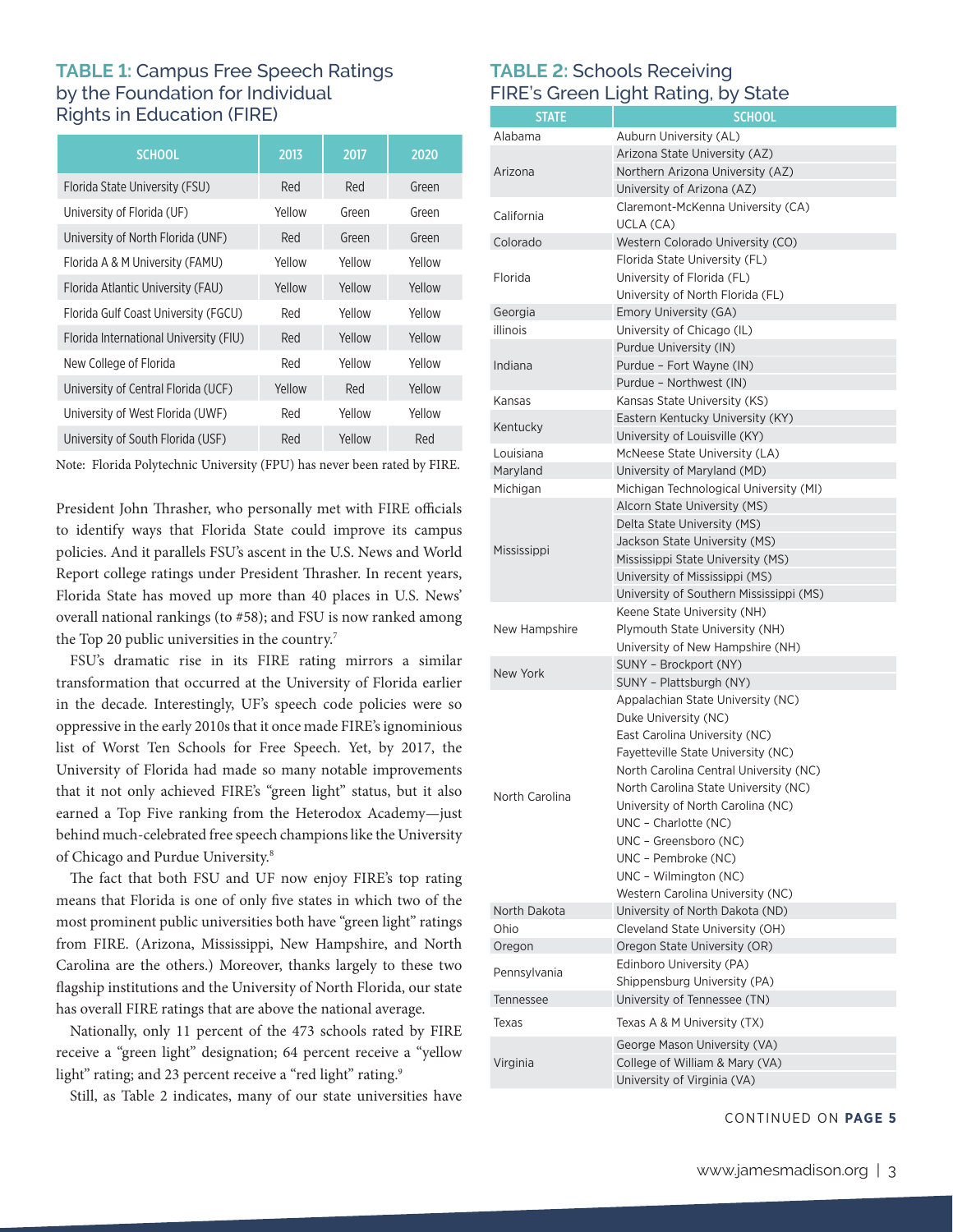# Getting Away From Rick Scott

Sarah Lawrence College professor Sam Abrams sparked a major firestorm several years ago when he penned a New York Times op-ed offering new evidence that today's college administrators tend to be even more progressive than most faculty members. A student mob formed and demanded Abrams be fired for exposing systemic progressivism on campus. Only tenure saved him.

At the time of the Sarah Lawrence brouhaha, my youngest child was a student at Vanderbilt where he unwittingly found himself in the middle of an amusing incident that may have helped illustrate Abrams' findings.

During his junior year, my son volunteered to lead campus tours for prospective students wishing to see Vanderbilt's bucolic campus. At a training session, one of the campus diversity officers gave the new tour guides some very strict instructions.

"Never ever make any assumptions about anyone you're meeting for the first time," she said. After all, just because someone is Asian doesn't mean she is introverted. Just because someone is from Nashville doesn't mean he loves country music. And just because someone is wearing a dress doesn't mean their preferred pronouns are "she" and "her."

"Never make any assumptions about anyone," she reiterated.

During a break in the workshop, the diversity officer meandered through the group making small talk with various students. When she met my son and learned that he had transferred to Vanderbilt from Florida State after his freshman year, the diversity officer asked an obvious question: "So, why did you decide to leave Tallahassee?"

Before my son could respond, the diversity officer answered her own question. "Oh, I know," she said, playfully elbowing my son in the ribs, "You just had to get away from [then Florida Governor] Rick Scott, didn't you?"

My son chuckled good-naturedly at her joke. He knew the diversity officer was just trying to build rapport with a student she was meeting for the first time. But when the group reassembled, he asked her, in a respectful way, if she realized that she had violated her own rule about not making assumptions about anyone. Sheepishly, she had to admit that she had momentarily overlooked the possibility that someone at Vanderbilt might actually support a conservative Republican like Rick Scott.

When I learned about this incident, I was glad that my son responded to the diversity officer in a good-natured way. The last thing colleges need today is for students to turn every unintended slight or "microaggression" into a "cancellation" opportunity. And



the best way to encourage others to give us grace when we stumble is to show them grace when they stumble.

At the same time, I was glad that my son respectfully raised a concern about the fair treatment of political and ideological minorities on campus. No, I don't want to see conservatives or libertarians or Republicans become a new "victim class" in higher education; but in order for universities to fulfill their truthseeking mission, they must be "inclusive" of different perspectives. Otherwise, weak ideas may never be challenged, new discoveries may never be attempted, and important insights may never be heard.

Interestingly, several months after that training session, I received an e-mail from a Tallahassee man I had never met. He talked about a recent college visit to Vanderbilt that he had taken with his daughter, a high school junior. The e-mail read, in part:

*We have been visiting schools this summer and found our way to Vanderbilt this past weekend. We took a tour of the school and were shocked to learn our tour guide was also from Tallahassee - he was your son. He was as surprised as we were. Anyway, I wanted to tell you [that] he couldn't have been nicer or more in love with his school - he is a perfect ambassador for that university.*

Naturally, I wanted to learn more about this man whose family had had such a positive encounter with my son. So, I googled his name. And, lo and behold, this man turned out to be the head of a state commission in Florida who had been appointed to his position by our Notorious Governor at that time: Rick Scott.

*William Mattox is the director of JMI's education policy center.*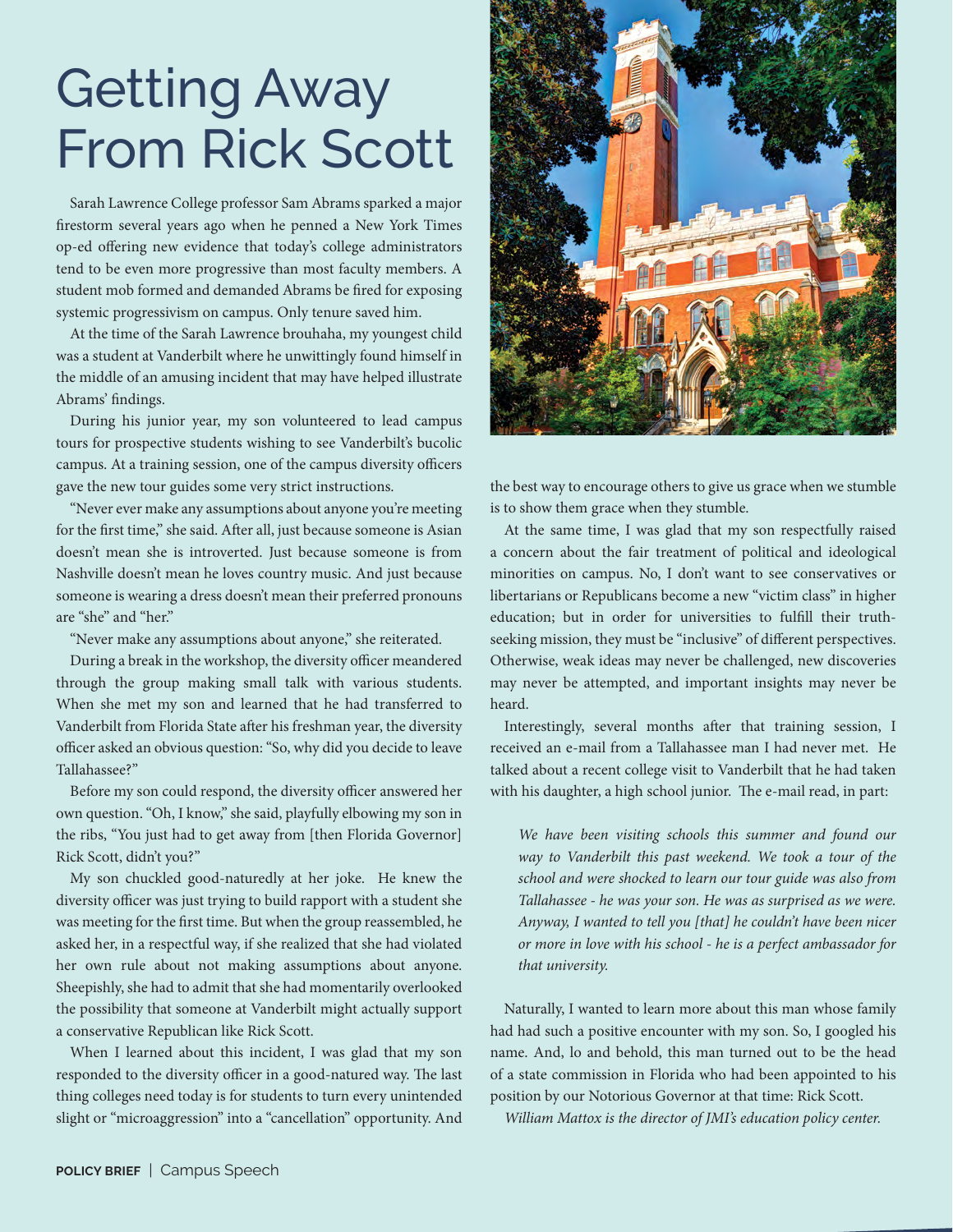significant work to do if Florida is to join Arizona, Mississippi, and New Hampshire as an "all-green-light" state. And lest there be any doubt, becoming an "all-green-light" state should be the goal of our higher education system, particularly since this would help burnish Florida's "brand" as a national leader in promoting free expression and academic excellence.

Accordingly, the Florida Legislature ought to consider requiring state universities to have a "green light" rating from FIRE in order to qualify for future "performance funding" bonuses. In many ways, FIRE's "green light" rating ought to be treated much like accreditation—as a minimum qualification for our state's institutions of higher learning to meet.

### **Assessing Campus Culture**

It is easy to understand why FIRE ratings are now seen as the "gold standard" for objectively measuring official university policies related to free expression. FIRE provides a useful, easyto-understand framework for monitoring official campus policies; and it continuously reviews and updates these school ratings. Consequently, the relevance of these baseline evaluations of official university policies should not be underestimated.

At the same time, it is important to recognize that FIRE primarily devotes its attention to assessing the "letter of the law" when it comes to campus free speech. FIRE devotes far less attention to assessing the "spirit of the campus"—that is, just how well the campus culture at a particular school promotes spirited discourse and debate. Obviously, "spirit" questions are much harder to measure than "letter" questions. And while the two usually reinforce each other, it is possible for a school with strong official policies to lack a robust culture of spirited discourse—and for a school with weak official policies to have a better campus culture than its FIRE rating might suggest.

Over the years, various entities have attempted to go beyond the FIRE ratings and assess the campus culture at different institutions. Often, these assessments have paid attention to the treatment of political, ideological, and/or religious minorities on campus. For example, in its periodic guide, "Choosing the Right College," the Intercollegiate Studies Institute (ISI) has drawn from on-the-ground interviews with students and professors to assess how welcoming different schools are to students who come from a conservative, libertarian, and/or religiously-orthodox background.

Similarly, the Heterodox Academy has based its previous rankings (which focus exclusively on the U.S. News list of Top 150 schools) on a variety of factors—including "notable recent incidents" (whether exemplary or egregious) that reveal something about a school's culture.

Generally, Florida's flagship universities have fared well in these

assessments. Both UF and FSU have consistently received "green light" ratings for campus culture from ISI; and, as noted earlier, Heterodox ranked the University of Florida among its Top Five overall at the time of JMI's 2017 report.

Since that 2017 report, no new assessments from these sources have been conducted; but it should be noted that a student organization at FSU won public recognition from Heterodox Academy in 2019 as the finalist in an award competition. That student organization, The Power of We, is one of two on the

FSU campus that has emerged in recent years to promote constructive dialogue across various political and religious divides. The success of these FSU student-run enterprises is due in part to the influence of faculty sponsors committed to cultivating a campus culture that promotes respectful discourse.

Sam Staley, a business school professor who teaches social entrepreneurship at FSU, mentors a number of the

 *The Florida Legislature ought to consider requiring state universities to have a "green light" rating from FIRE in order to qualify for future "performance funding" bonuses.*

center-right student groups (including College Libertarians and College Republicans); and he has also helped guide some of the cross-partisan endeavors on campus. Staley says that one of the most important contributions he can make as a faculty sponsor is to encourage center-right students to invite speakers to campus who will challenge progressive thinking in the most persuasive way.

"Many center-right students feel like an embattled minority and are often tempted to 'fight back' by inviting provocateurs like Milo Yiannopoulos to campus," Staley says. "Provocateurs can certainly draw a crowd, but I encourage student leaders to ask themselves, 'Will a speaker like Milo really be effective at winning greater respect for the ideas you care about?'"

Staley's example illustrates the importance of viewpoint diversity among college faculty. For if student leaders do not have trusted mentors who share their worldview to offer them counsel, oncampus events can easily degenerate into battles between "dueling provocateurs" who fail to provide students with useful models of constructive engagement.

Heterodox Academy is working to engender greater viewpoint diversity among college faculty. In addition, it has recently developed a survey instrument to measure the national climate in higher education, which it hopes will be replicated at the campus level by scholars interested in assessing the current climate at their schools.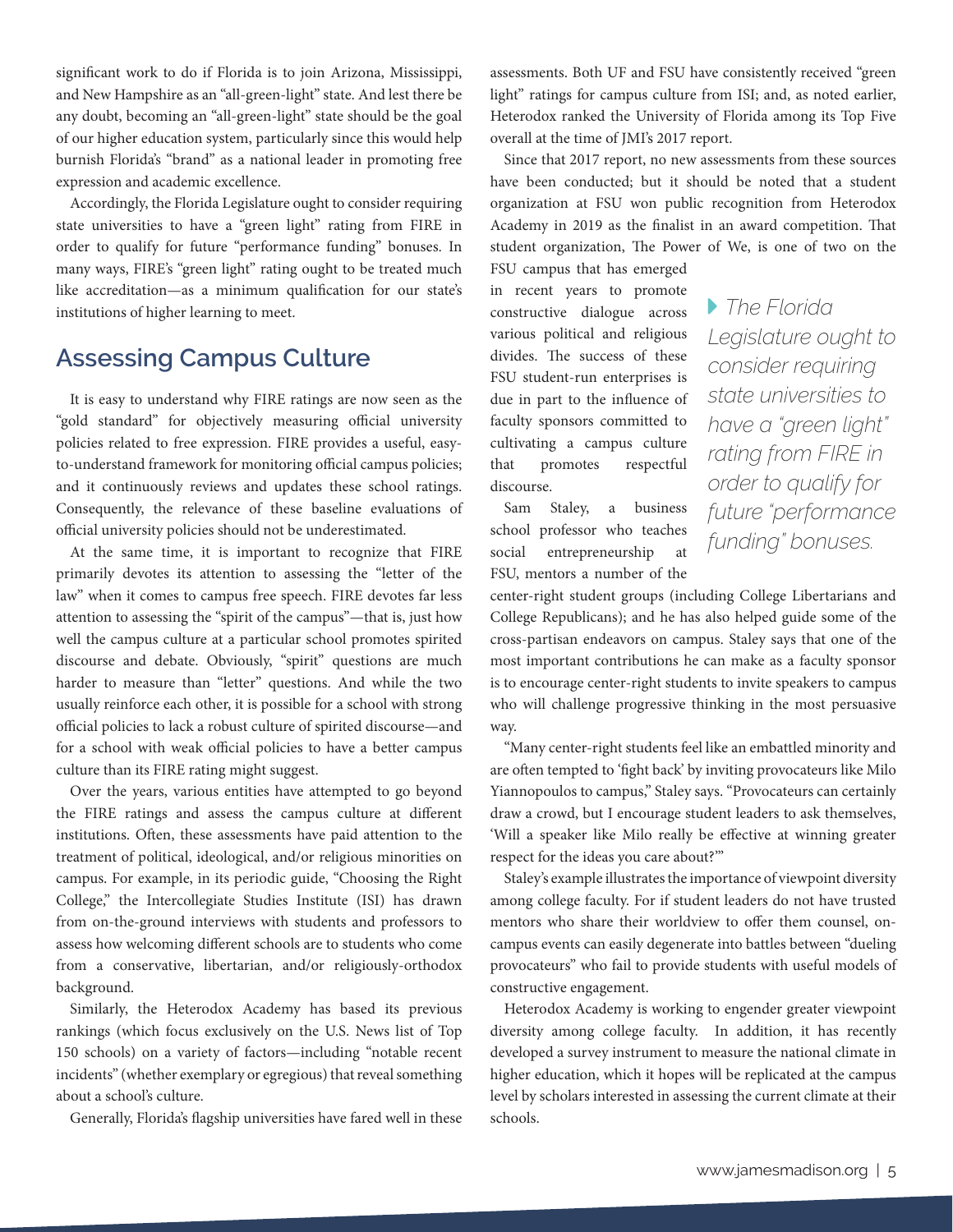In 2019, Heterodox Academy surveyed 1,580 students from across the country to see how common "self-censorship" is among students in the classroom. Heterodox found 58.5 percent of all students are somewhat or very reluctant to give their views in at least one of five controversial topic areas—politics, religion, race, gender, or sexuality.

 *Overall, 55% of the students report that they believe the climate on their campus prevents students from saying things they believe.*

Of these five topic areas, politics elicits the greatest reluctance, particularly among Republican students. White students are especially hesitant to discuss matters surrounding race. Males are more reluctant than females to express their views on gender. Overall, 55 percent of the students responding report that they believe the climate

on their campus prevents students from saying things they believe.

Interestingly, Heterodox found that students express greater concern about criticism from their peers than criticism from their professors. This finding is consistent with the results of a 2020 study by a team of ideologically-diverse researchers at the University of North Carolina (UNC) who sought to assess the current climate on the Chapel Hill campus.

Like Heterodox, the UNC researchers found that "a substantial proportion of students report engaging in self-censorship"—24 percent of progressives and 68 percent of conservatives—and that students express particular concern about being ostracized by their peers over political differences. In addition, "some students even worry their course grades might be affected," according to the UNC research team.10

The UNC study should be of particular interest to higher education officials in Florida because of the similarities in our two states. Indeed, in explaining their reasons for conducting this study, the UNC team used language to describe their context that could easily apply to Florida:

*North Carolina is politically divided—one of the pivotal "swing states" in all recent presidential elections. And since UNC, by law, draws at least 82% of its students from within the state, the students are divided as well. UNC therefore serves as a microcosm through which to understand the pressures and controversies that are unfolding in the state and nationally.*<sup>11</sup>

Another reason the UNC study should be of interest to Florida leaders is because it could serve as a model for similar research in the Sunshine State. In recent years, Florida legislator Ray

Rodrigues has championed a policy reform that would require the state's public colleges and universities to conduct "an objective, nonpartisan and statistically valid survey to be used by each institution that considers the extent to which competing ideas and perspectives are presented and members of the [college or university] feel free to express their beliefs and viewpoints on campus and in the classroom."12

Regrettably, the Rodrigues proposal has met opposition from the United Faculty of Florida, whose leaders have expressed concern that the results of these annual surveys could be used against professors in some way. For example, FSU professor Matthew Lata has asked, "If the results of the survey were not to the Legislature's liking, would faculty be hired and fired based on their political beliefs, to change and adjust the political balance?"13

Rodrigues has defended his proposal by noting the inconsistency of some of his critics, "If you look at faculty unions across the state, they embrace diversity in every area except intellectual diversity. Why is that?"<sup>14</sup>

In addition, Rodrigues has been quick to emphasize that one of the main purposes of his proposal is to assess whether "cancel culture" is stifling intellectual discourse and causing students and faculty to "self-censor" and avoid certain topics. If students and professors feel that they must tiptoe around certain topics lest they "trigger" someone, that is not an environment conducive to learning.

Again, the UNC study is noteworthy because it shows what can happen when scholars with different political viewpoints work together to collect intellectually-honest data that assesses how welcoming their campus is to those with minority views. In the absence of data collection like this, universities are subject to seeing their reputations become grossly skewed by embarrassing incidents of one kind or another.

Consider, for example, some of the campus incidents in Florida that have made headlines since JMI's 2017 report:

- Progressive students at the University of Central Florida staged a protest over the possible use of student activity fees to fund an on-campus speech by the popular young conservative podcaster Ben Shapiro;<sup>15</sup>
- In response to a legal challenge, the University of Florida changed its campus policy to ensure that speaker fees are distributed to student organizations on a viewpointneutral basis;<sup>16</sup>
- A group of progressive students at Florida Atlantic University hung "anti-Nazi" posters around campus "outing" a professor for receiving grant money from a center-right organization (to run a civics education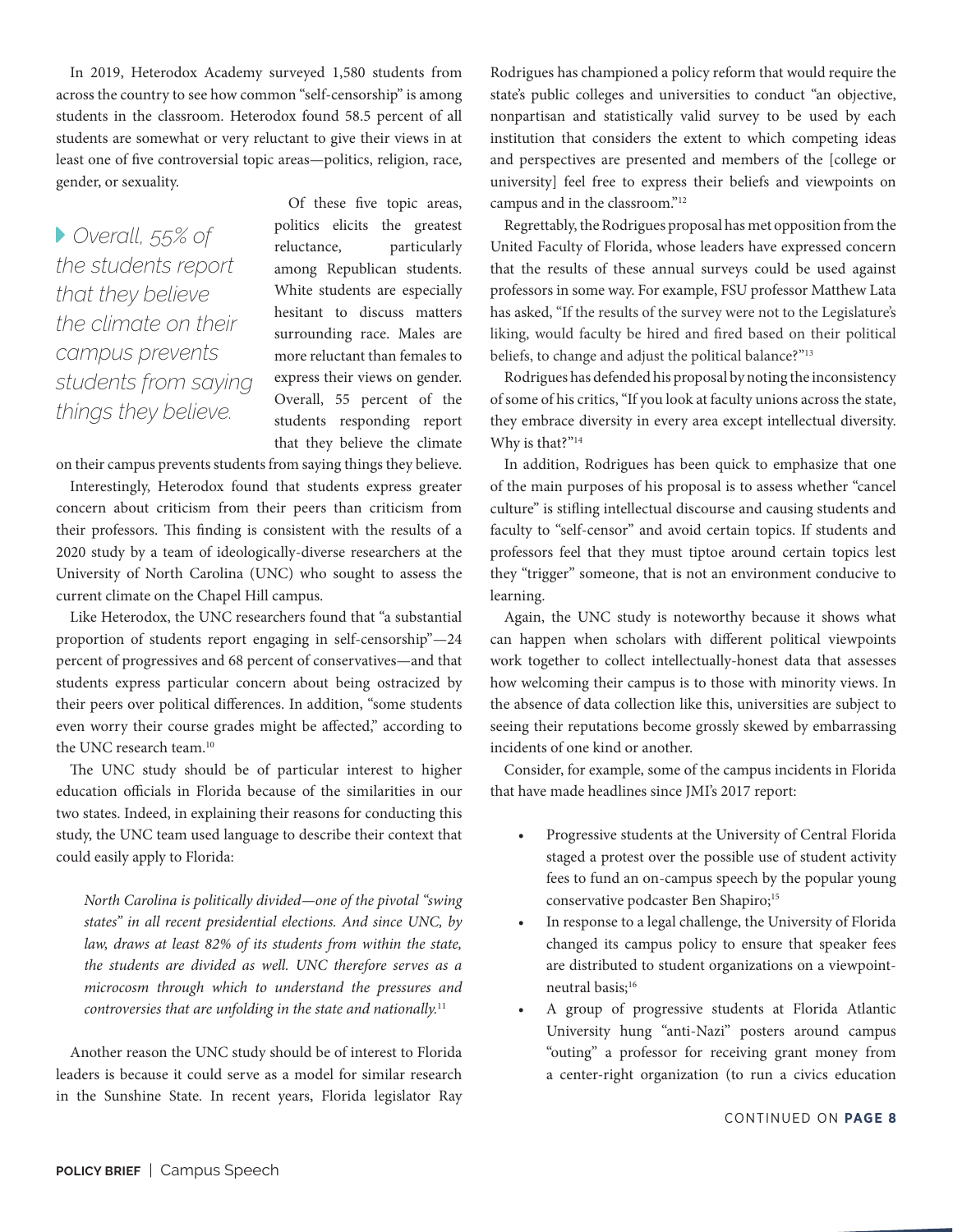# The New **BIG TWO** of the Power Five

The Atlantic Coast Conference (ACC) would like to be known as the premier conference for scholars who don't want to compromise on athletics. The Southeastern Conference (SEC) would like to be known as the premier conference for athletes who don't want to compromise on academics.

Here's a way for each conference to burnish its brand, expand its footprint, increase its revenue, strengthen its rivalries, and eclipse its competition …

*Trade Auburn and Vanderbilt for N.C. State and Virginia Tech.*

Now, I realize "trading" conference members is completely unprecedented. And I know conference commissioners lack the power to move schools around like pieces on a chessboard.

But the trade I am proposing not only would be good for both conferences, but for each of the four universities as well. Here's why:

The Trade would enable each conference to expand its footprint and increase the value of its TV package. The SEC would pick up media markets like Charlotte, Raleigh-Durham, Richmond, and Washington, D.C. The ACC would gain Nashville, Memphis, Birmingham, and Mobile.

Neither conference would lose any of its current territory, and both would surpass the Big Ten in number of states included in its recruiting area. Nice.

The Trade would benefit all three state

universities – Virginia Tech, N.C. State, and Auburn – since it would allow each to strengthen its own distinctive identity and get out from under the shadow of its braggadocious in-state rival.

It would also benefit Vanderbilt, which would get to compete in a league with other academically-minded private schools – Duke, Wake Forest, Miami, Boston College, and Notre Dame.

The acquisition of Vanderbilt would strengthen the ACC's claim to be the premier academic conference among the Power Five. But The Trade would give the SEC an academic plum in return – presence in the prestigious Research Triangle that N.C. State calls home.

The Trade would allow the SEC to achieve greater divisional parity and geographic coherence. Missouri could move to the SEC West – where it has always belonged – while N.C. State



and Virginia Tech join the SEC East. Divisional lines would be contiguous. Competitive balance would be improved. Teams would be grouped by time zones. Everyone would benefit. Cool.

The Trade would give the ACC the thing it needs most – another football powerhouse (Auburn). But it would not weaken the SEC's overall power since N.C. State and Virginia Tech have a better football tradition than Vanderbilt. (The Wolfpack and Hokies have produced a bevy of NFL stars, including Russell Wilson, Phillip Rivers, and Michael Vick.)

The Trade would double the number of joint ACC-SEC states from four to eight. This, in turn, would create four more intrastate rivalries that are also inter-conference rivalries – allowing these eight games to be marketed as an ACC v. SEC package.

Suddenly, rivalry games like Alabama v. Auburn and UNC v.

N.C. State would take on new meaning beyond their state borders because conference bragging rights would also be on the line. The ACC-SEC Challenge could take place Thanksgiving Week, with two games on Thursday, three on Friday, and three more on Saturday – a certifiable feast of rivalry football!

The Trade not only would be good for football, but also for other revenue-producing sports. The SEC would get a helpful boost in

basketball, gaining two-time national champion N.C. State. The ACC would get a similar boost in baseball, picking up two-time national champ Vanderbilt. In addition, both sports could stage their own ACC v. SEC Showdowns similar to the Thanksgiving football rivalry feast. Booyah.

Is it crazy to consider ideas like this in the middle of a pandemic? Perhaps. But the economic fallout from the pandemic and the forthcoming move to compensate players are going to alter the landscape of college athletics in dramatic and long-lasting ways. From where I sit, it would be far better for the ACC and SEC to do something bold and ambitious like The Trade than to cower in the corner like those weenies in the Big Ten.

*William Mattox comes from a large family that has ties to Clemson, Duke, Florida State, Georgia, South Carolina, and Vanderbilt.*

 *The trade I am proposing not only would be good for both conferences, but for each of the four universities as well.*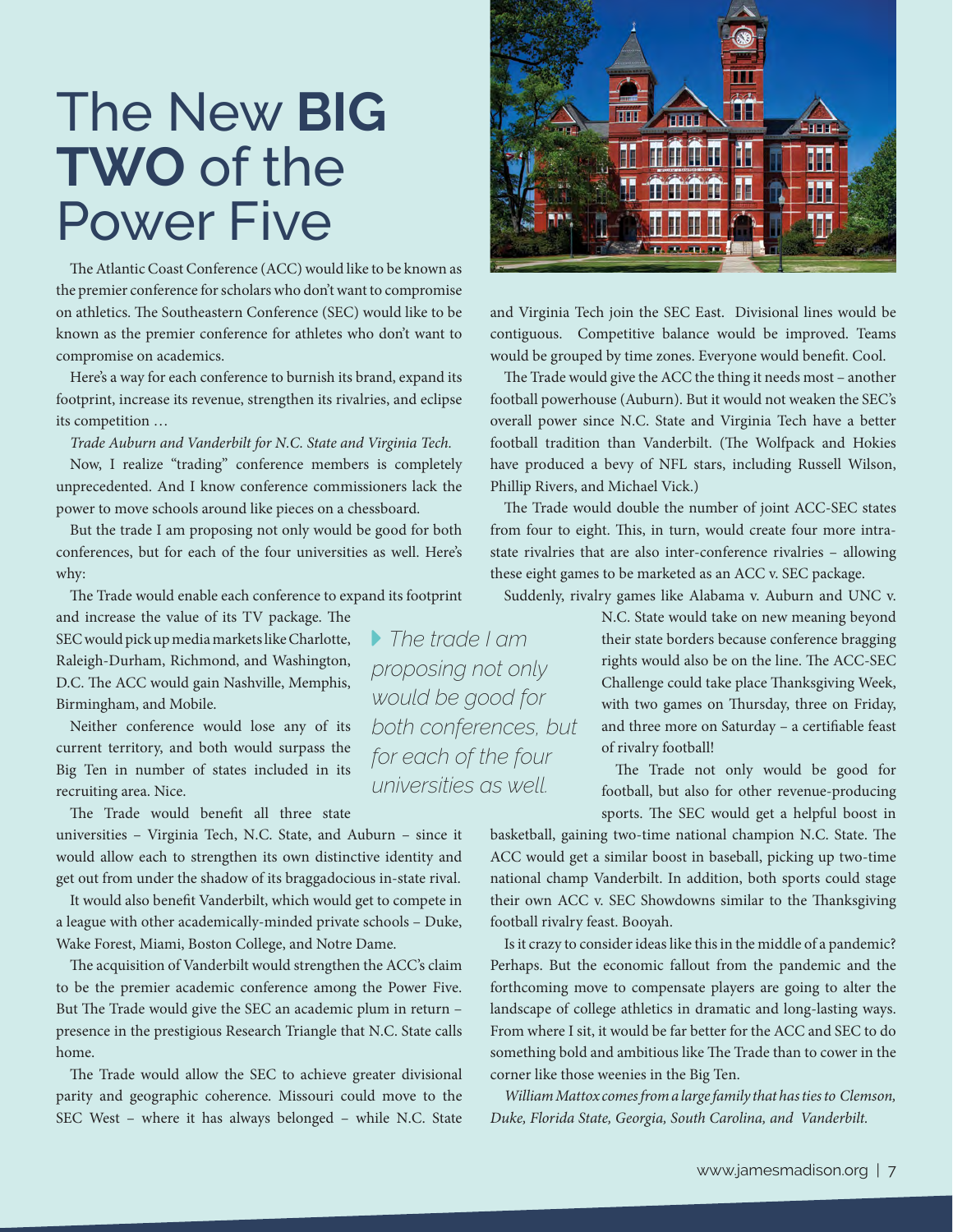program for people in prison, curiously);<sup>17</sup>

- Two Florida universities—UNF and UWF—closed their Confucius Institutes (funded by the Chinese government) after receiving complaints from U.S. Senator Marco Rubio;<sup>18</sup> and
- Campus police arrested an FSU student for assaulting several College Republicans who were distributing materials on campus.19

 *State universities in "swing" states like Florida are extremely well positioned to provide leadership in creating more ideologically-inclusive campus cultures.*

Were these incidents truly representative of the campus culture at these different schools? Many campus stakeholders (students, faculty, administrators, alumni, donors) would no doubt like to say otherwise; but it is hard to push back without reliable data. Moreover, having reliable data can also help campus leaders detect problems that

they might not see otherwise before an embarrassing incident occurs (like the one described in the '"Getting Away from Rick Scott" sidebar).

Indeed, the UNC scholars report that part of what motivated them to conduct their study is the "paucity of reliable data" on campus culture. They write:

*Specific episodes—a protest here, a disinvitation there—are interpreted and reinterpreted ad nauseum by narrowly-focused commentators eager to cast higher education in a uniquely positive or negative light. These episodes are often captivating, but they reveal little about the real extent and character of any specific, tangible problems.*<sup>20</sup>

The UNC scholars are right to emphasize the importance of objective data. Accordingly, an ideologically-diverse group of scholars at every Florida public university ought to conduct an annual survey that assesses the health of its campus culture; and university administrators ought to make these survey results public, while inviting schools in other states to release their "selfcensorship" and "viewpoint diversity" numbers, as well.

Not only should scholars—of all people—welcome the collection of data; but Florida university administrators also ought to welcome scrutiny and comparisons of this kind for two reasons.

First and foremost, viewpoint diversity and free expression are

critical to the mission of a university; so, we need to know as much as we can about the health of each campus culture.

Second, as the UNC scholars note, state universities in "swing" states like Florida are extremely well positioned to provide leadership in creating more ideologically-inclusive campus cultures. Florida ought to seize the opportunity to provide that kind of leadership, knowing that it will further benefit the esteem of our state's higher education system.

## **Filling a Leadership Void Left by the Ivy League**

Florida's flagship universities can and should strive to be a model for other public universities in our state; but the presidents of Florida's two leading universities also ought to consider using their influence with their colleagues in the Atlantic Coast Conference (ACC) and Southeastern Conference (SEC) to promote campus free expression.

Specifically, FSU President John Thrasher should urge other ACC presidents to sign a joint statement on campus free expression (patterned after the Florida Statement) and to take the steps needed to become an "all-green-light" conference. University of Florida President Kent Fuchs ought to do the same with his peers at SEC member institutions.

Now, at first blush, some may question whether university presidents ought to get involved in issuing joint statements about academic life with other members of their *athletic conference*. After all, the business of college athletic conferences is athletics, as sports pundits like Paul Finebaum would surely say.

Yet, it is important to realize that many of today's most serious problems surrounding idea suppression emanate from a group of elite institutions that are organized as an athletic conference the Ivy League. And while the Ivy League isn't merely an athletic conference, at least in the public imagination, its vaunted status as the premier group of academic institutions is seriously undermined by that fact that the Ivy League does not have even a single school that earns a "green light" rating from FIRE. (See Table 3)

To be sure, FIRE ratings are not the be-all and end-all of higher education quality. They do not measure—and are not designed to measure—many important aspects of academic life. But FIRE ratings do measure something that is foundational to everything else that takes place at a university. They measure just how much the official policies of a particular institution value free expression and open inquiry. As such, "green light" FIRE ratings ought to be a minimum standard for any university that wishes to be viewed as an "elite" institution. (In truth, they ought to be a minimum standard for any institution that simply wishes to be called a university.)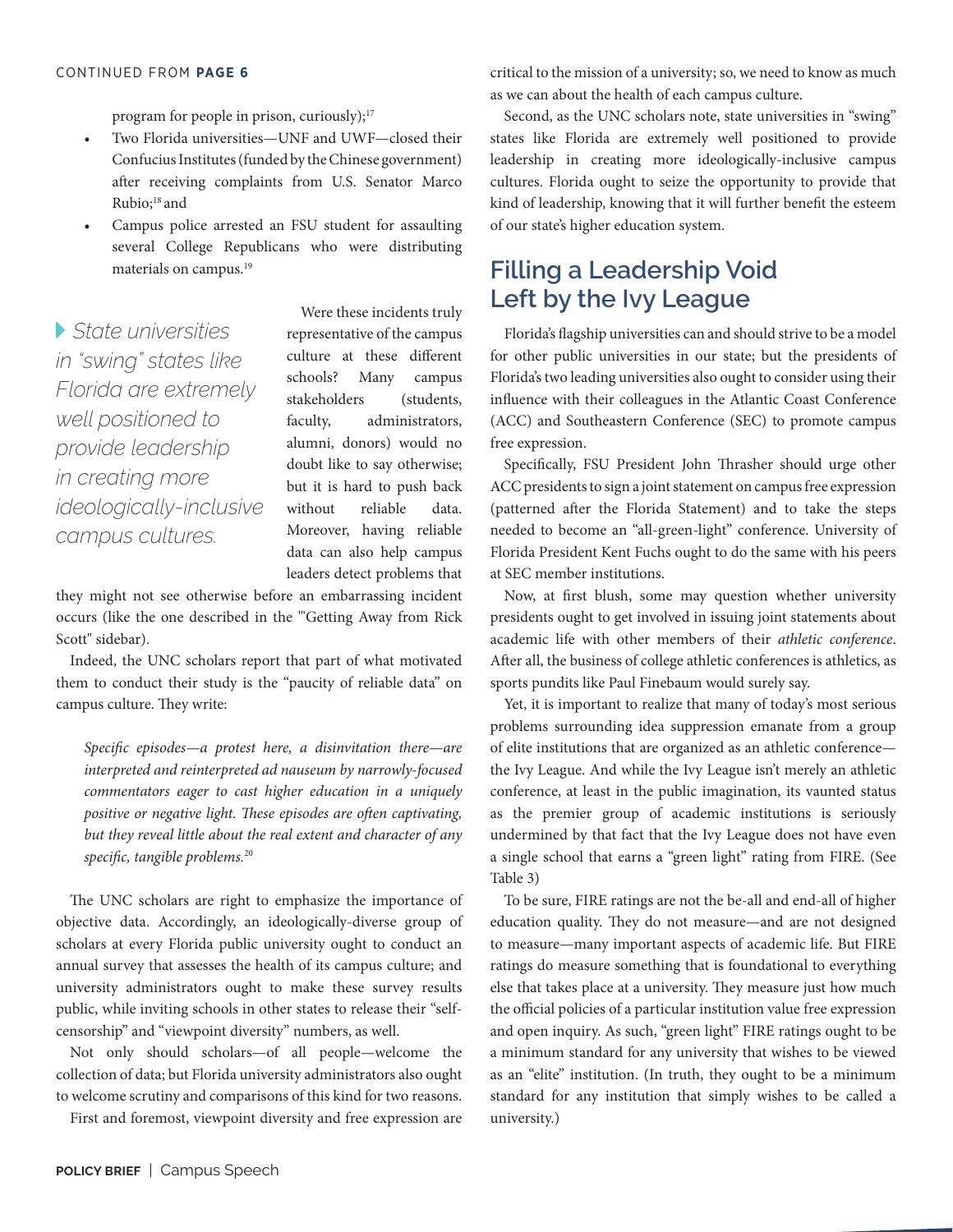### **TABLE 3:** FIRE Ratings by Conference

| Maryland<br>Green<br>Yellow<br><b>Brown</b><br>Purdue<br>Green<br>Columbia<br>Yellow<br><b>Illinois</b><br>Yellow<br>Cornell<br>Yellow<br>Indiana<br>Yellow<br>Dartmouth<br>Yellow<br>Ivy League<br>Yellow<br>lowa<br>Yellow<br>Penn<br>Michigan<br>Yellow<br>Yale<br>Yellow<br>Yellow<br>Michigan State<br>Big Ten<br>Harvard<br>Red<br>Conference<br>Minnesota<br>Yellow<br>Red<br>Princeton<br>Yellow<br>Nebraska<br>Duke<br>Green<br>Northwestern<br>Yellow<br>Florida State<br>Green<br>Ohio State<br>Yellow<br>Louisville<br>Green<br>Penn State<br>Yellow<br>North Carolina<br>Green<br>Yellow<br>Rutgers<br>N.C. State<br>Green<br>Wisconsin<br>Yellow<br>Green<br>Virginia<br>Kansas State<br>Green<br>Yellow<br>Georgia Tech<br><b>Atlantic Coast</b><br><b>Iowa State</b><br>Yellow<br>Conference<br>Yellow<br>Pittsburgh<br>Kansas<br>Yellow<br>Yellow<br>Virginia Tech<br>Oklahoma<br>Yellow<br>Yellow<br><b>Wake Forest</b><br>Yellow<br><b>Texas Tech</b><br>Big 12<br><b>Boston College</b><br>Red<br>Conference<br>Yellow<br>West Virginia<br>Clemson<br>Red<br>Oklahoma State<br>Red<br>Miami<br>Red<br>Red<br>Texas<br>Red<br>Syracuse<br>N/A<br>Baylor<br>Auburn<br>Green<br><b>NR</b><br><b>Texas Christian</b><br>Florida<br>Green<br>Arizona<br>Green<br>Mississippi<br>Green<br>Arizona State<br>Green<br>Mississippi State<br>Green<br>Oregon State<br>Green<br>Tennessee<br>Green<br><b>UCLA</b><br>Green<br>Texas A & M<br>Green<br>Cal-Berkeley<br>Yellow<br>Yellow<br>Alabama<br>Southeastern<br>Colorado<br>Yellow<br>Pac-12<br>Conference<br>Yellow<br>Arkansas<br>Conference<br>Yellow<br>Oregon<br>Yellow<br>Georgia<br>Stanford<br>Yellow<br>Yellow<br>Kentucky<br>Utah<br>Yellow<br>Yellow<br>Missouri<br>Washington<br>Yellow<br>Yellow<br>Vanderbilt<br>Washington State<br>Yellow<br>Louisiana State<br>Red<br><b>USC</b><br>Red<br>South Carolina<br>Red | <b>CONFERENCE</b> | <b>SCHOOL</b> | <b>RATING</b> |  | <b>CONFERENCE</b> | <b>SCHOOL</b> | <b>RATING</b> |
|-------------------------------------------------------------------------------------------------------------------------------------------------------------------------------------------------------------------------------------------------------------------------------------------------------------------------------------------------------------------------------------------------------------------------------------------------------------------------------------------------------------------------------------------------------------------------------------------------------------------------------------------------------------------------------------------------------------------------------------------------------------------------------------------------------------------------------------------------------------------------------------------------------------------------------------------------------------------------------------------------------------------------------------------------------------------------------------------------------------------------------------------------------------------------------------------------------------------------------------------------------------------------------------------------------------------------------------------------------------------------------------------------------------------------------------------------------------------------------------------------------------------------------------------------------------------------------------------------------------------------------------------------------------------------------------------------------------------------------------------------------------------------------------------------------------------------------------------------------------------------------------------------|-------------------|---------------|---------------|--|-------------------|---------------|---------------|
|                                                                                                                                                                                                                                                                                                                                                                                                                                                                                                                                                                                                                                                                                                                                                                                                                                                                                                                                                                                                                                                                                                                                                                                                                                                                                                                                                                                                                                                                                                                                                                                                                                                                                                                                                                                                                                                                                                 |                   |               |               |  |                   |               |               |
|                                                                                                                                                                                                                                                                                                                                                                                                                                                                                                                                                                                                                                                                                                                                                                                                                                                                                                                                                                                                                                                                                                                                                                                                                                                                                                                                                                                                                                                                                                                                                                                                                                                                                                                                                                                                                                                                                                 |                   |               |               |  |                   |               |               |
|                                                                                                                                                                                                                                                                                                                                                                                                                                                                                                                                                                                                                                                                                                                                                                                                                                                                                                                                                                                                                                                                                                                                                                                                                                                                                                                                                                                                                                                                                                                                                                                                                                                                                                                                                                                                                                                                                                 |                   |               |               |  |                   |               |               |
|                                                                                                                                                                                                                                                                                                                                                                                                                                                                                                                                                                                                                                                                                                                                                                                                                                                                                                                                                                                                                                                                                                                                                                                                                                                                                                                                                                                                                                                                                                                                                                                                                                                                                                                                                                                                                                                                                                 |                   |               |               |  |                   |               |               |
|                                                                                                                                                                                                                                                                                                                                                                                                                                                                                                                                                                                                                                                                                                                                                                                                                                                                                                                                                                                                                                                                                                                                                                                                                                                                                                                                                                                                                                                                                                                                                                                                                                                                                                                                                                                                                                                                                                 |                   |               |               |  |                   |               |               |
|                                                                                                                                                                                                                                                                                                                                                                                                                                                                                                                                                                                                                                                                                                                                                                                                                                                                                                                                                                                                                                                                                                                                                                                                                                                                                                                                                                                                                                                                                                                                                                                                                                                                                                                                                                                                                                                                                                 |                   |               |               |  |                   |               |               |
|                                                                                                                                                                                                                                                                                                                                                                                                                                                                                                                                                                                                                                                                                                                                                                                                                                                                                                                                                                                                                                                                                                                                                                                                                                                                                                                                                                                                                                                                                                                                                                                                                                                                                                                                                                                                                                                                                                 |                   |               |               |  |                   |               |               |
|                                                                                                                                                                                                                                                                                                                                                                                                                                                                                                                                                                                                                                                                                                                                                                                                                                                                                                                                                                                                                                                                                                                                                                                                                                                                                                                                                                                                                                                                                                                                                                                                                                                                                                                                                                                                                                                                                                 |                   |               |               |  |                   |               |               |
|                                                                                                                                                                                                                                                                                                                                                                                                                                                                                                                                                                                                                                                                                                                                                                                                                                                                                                                                                                                                                                                                                                                                                                                                                                                                                                                                                                                                                                                                                                                                                                                                                                                                                                                                                                                                                                                                                                 |                   |               |               |  |                   |               |               |
|                                                                                                                                                                                                                                                                                                                                                                                                                                                                                                                                                                                                                                                                                                                                                                                                                                                                                                                                                                                                                                                                                                                                                                                                                                                                                                                                                                                                                                                                                                                                                                                                                                                                                                                                                                                                                                                                                                 |                   |               |               |  |                   |               |               |
|                                                                                                                                                                                                                                                                                                                                                                                                                                                                                                                                                                                                                                                                                                                                                                                                                                                                                                                                                                                                                                                                                                                                                                                                                                                                                                                                                                                                                                                                                                                                                                                                                                                                                                                                                                                                                                                                                                 |                   |               |               |  |                   |               |               |
|                                                                                                                                                                                                                                                                                                                                                                                                                                                                                                                                                                                                                                                                                                                                                                                                                                                                                                                                                                                                                                                                                                                                                                                                                                                                                                                                                                                                                                                                                                                                                                                                                                                                                                                                                                                                                                                                                                 |                   |               |               |  |                   |               |               |
|                                                                                                                                                                                                                                                                                                                                                                                                                                                                                                                                                                                                                                                                                                                                                                                                                                                                                                                                                                                                                                                                                                                                                                                                                                                                                                                                                                                                                                                                                                                                                                                                                                                                                                                                                                                                                                                                                                 |                   |               |               |  |                   |               |               |
|                                                                                                                                                                                                                                                                                                                                                                                                                                                                                                                                                                                                                                                                                                                                                                                                                                                                                                                                                                                                                                                                                                                                                                                                                                                                                                                                                                                                                                                                                                                                                                                                                                                                                                                                                                                                                                                                                                 |                   |               |               |  |                   |               |               |
|                                                                                                                                                                                                                                                                                                                                                                                                                                                                                                                                                                                                                                                                                                                                                                                                                                                                                                                                                                                                                                                                                                                                                                                                                                                                                                                                                                                                                                                                                                                                                                                                                                                                                                                                                                                                                                                                                                 |                   |               |               |  |                   |               |               |
|                                                                                                                                                                                                                                                                                                                                                                                                                                                                                                                                                                                                                                                                                                                                                                                                                                                                                                                                                                                                                                                                                                                                                                                                                                                                                                                                                                                                                                                                                                                                                                                                                                                                                                                                                                                                                                                                                                 |                   |               |               |  |                   |               |               |
|                                                                                                                                                                                                                                                                                                                                                                                                                                                                                                                                                                                                                                                                                                                                                                                                                                                                                                                                                                                                                                                                                                                                                                                                                                                                                                                                                                                                                                                                                                                                                                                                                                                                                                                                                                                                                                                                                                 |                   |               |               |  |                   |               |               |
|                                                                                                                                                                                                                                                                                                                                                                                                                                                                                                                                                                                                                                                                                                                                                                                                                                                                                                                                                                                                                                                                                                                                                                                                                                                                                                                                                                                                                                                                                                                                                                                                                                                                                                                                                                                                                                                                                                 |                   |               |               |  |                   |               |               |
|                                                                                                                                                                                                                                                                                                                                                                                                                                                                                                                                                                                                                                                                                                                                                                                                                                                                                                                                                                                                                                                                                                                                                                                                                                                                                                                                                                                                                                                                                                                                                                                                                                                                                                                                                                                                                                                                                                 |                   |               |               |  |                   |               |               |
|                                                                                                                                                                                                                                                                                                                                                                                                                                                                                                                                                                                                                                                                                                                                                                                                                                                                                                                                                                                                                                                                                                                                                                                                                                                                                                                                                                                                                                                                                                                                                                                                                                                                                                                                                                                                                                                                                                 |                   |               |               |  |                   |               |               |
|                                                                                                                                                                                                                                                                                                                                                                                                                                                                                                                                                                                                                                                                                                                                                                                                                                                                                                                                                                                                                                                                                                                                                                                                                                                                                                                                                                                                                                                                                                                                                                                                                                                                                                                                                                                                                                                                                                 |                   |               |               |  |                   |               |               |
|                                                                                                                                                                                                                                                                                                                                                                                                                                                                                                                                                                                                                                                                                                                                                                                                                                                                                                                                                                                                                                                                                                                                                                                                                                                                                                                                                                                                                                                                                                                                                                                                                                                                                                                                                                                                                                                                                                 |                   |               |               |  |                   |               |               |
|                                                                                                                                                                                                                                                                                                                                                                                                                                                                                                                                                                                                                                                                                                                                                                                                                                                                                                                                                                                                                                                                                                                                                                                                                                                                                                                                                                                                                                                                                                                                                                                                                                                                                                                                                                                                                                                                                                 |                   |               |               |  |                   |               |               |
|                                                                                                                                                                                                                                                                                                                                                                                                                                                                                                                                                                                                                                                                                                                                                                                                                                                                                                                                                                                                                                                                                                                                                                                                                                                                                                                                                                                                                                                                                                                                                                                                                                                                                                                                                                                                                                                                                                 |                   |               |               |  |                   |               |               |
|                                                                                                                                                                                                                                                                                                                                                                                                                                                                                                                                                                                                                                                                                                                                                                                                                                                                                                                                                                                                                                                                                                                                                                                                                                                                                                                                                                                                                                                                                                                                                                                                                                                                                                                                                                                                                                                                                                 |                   |               |               |  |                   |               |               |
|                                                                                                                                                                                                                                                                                                                                                                                                                                                                                                                                                                                                                                                                                                                                                                                                                                                                                                                                                                                                                                                                                                                                                                                                                                                                                                                                                                                                                                                                                                                                                                                                                                                                                                                                                                                                                                                                                                 |                   |               |               |  |                   |               |               |
|                                                                                                                                                                                                                                                                                                                                                                                                                                                                                                                                                                                                                                                                                                                                                                                                                                                                                                                                                                                                                                                                                                                                                                                                                                                                                                                                                                                                                                                                                                                                                                                                                                                                                                                                                                                                                                                                                                 |                   |               |               |  |                   |               |               |
|                                                                                                                                                                                                                                                                                                                                                                                                                                                                                                                                                                                                                                                                                                                                                                                                                                                                                                                                                                                                                                                                                                                                                                                                                                                                                                                                                                                                                                                                                                                                                                                                                                                                                                                                                                                                                                                                                                 |                   |               |               |  |                   |               |               |
|                                                                                                                                                                                                                                                                                                                                                                                                                                                                                                                                                                                                                                                                                                                                                                                                                                                                                                                                                                                                                                                                                                                                                                                                                                                                                                                                                                                                                                                                                                                                                                                                                                                                                                                                                                                                                                                                                                 |                   |               |               |  |                   |               |               |
|                                                                                                                                                                                                                                                                                                                                                                                                                                                                                                                                                                                                                                                                                                                                                                                                                                                                                                                                                                                                                                                                                                                                                                                                                                                                                                                                                                                                                                                                                                                                                                                                                                                                                                                                                                                                                                                                                                 |                   |               |               |  |                   |               |               |
|                                                                                                                                                                                                                                                                                                                                                                                                                                                                                                                                                                                                                                                                                                                                                                                                                                                                                                                                                                                                                                                                                                                                                                                                                                                                                                                                                                                                                                                                                                                                                                                                                                                                                                                                                                                                                                                                                                 |                   |               |               |  |                   |               |               |
|                                                                                                                                                                                                                                                                                                                                                                                                                                                                                                                                                                                                                                                                                                                                                                                                                                                                                                                                                                                                                                                                                                                                                                                                                                                                                                                                                                                                                                                                                                                                                                                                                                                                                                                                                                                                                                                                                                 |                   |               |               |  |                   |               |               |
|                                                                                                                                                                                                                                                                                                                                                                                                                                                                                                                                                                                                                                                                                                                                                                                                                                                                                                                                                                                                                                                                                                                                                                                                                                                                                                                                                                                                                                                                                                                                                                                                                                                                                                                                                                                                                                                                                                 |                   |               |               |  |                   |               |               |
|                                                                                                                                                                                                                                                                                                                                                                                                                                                                                                                                                                                                                                                                                                                                                                                                                                                                                                                                                                                                                                                                                                                                                                                                                                                                                                                                                                                                                                                                                                                                                                                                                                                                                                                                                                                                                                                                                                 |                   |               |               |  |                   |               |               |
|                                                                                                                                                                                                                                                                                                                                                                                                                                                                                                                                                                                                                                                                                                                                                                                                                                                                                                                                                                                                                                                                                                                                                                                                                                                                                                                                                                                                                                                                                                                                                                                                                                                                                                                                                                                                                                                                                                 |                   |               |               |  |                   |               |               |
|                                                                                                                                                                                                                                                                                                                                                                                                                                                                                                                                                                                                                                                                                                                                                                                                                                                                                                                                                                                                                                                                                                                                                                                                                                                                                                                                                                                                                                                                                                                                                                                                                                                                                                                                                                                                                                                                                                 |                   |               |               |  |                   |               |               |

Hopefully, the Ivy League will soon rediscover its historic commitment to free expression in the pursuit of truth. The nation needs for it to do so.

Indeed, several years ago, Yale-educated psychologist Jon Haidt gave a fascinating speech at Duke University describing the teleological crisis in higher education today. The purpose (or "telos") of education, Haidt noted, is to pursue truth. Yet, in our day, many elite universities have become so enamored with promoting a progressive view of social justice that they have lost their appreciation for the critical role that serious intellectual

debate, challenge, and freedom of thought play in the pursuit of truth.

This, Haidt believes, too often leaves progressive students unaware of the weaknesses in their arguments and unprepared for the "real world" in which half the national electorate votes Republican. Haidt now heads Heterodox Academy, an organization dedicated to promoting greater intellectual diversity in higher education. And many of his concerns are supported by research surveys showing a pronounced—and growing—progressive tilt among college professors and administrators.<sup>21</sup>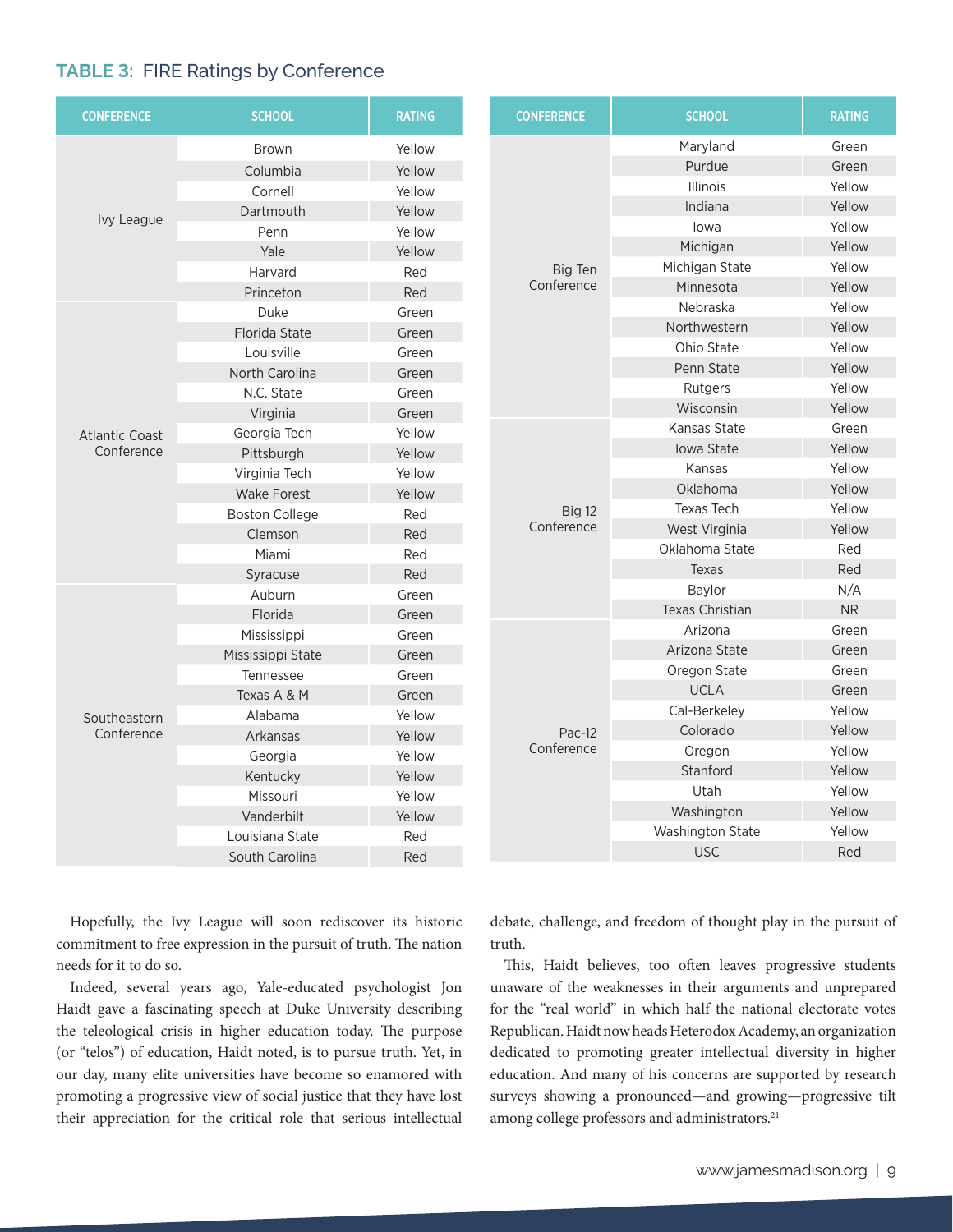One recent study, conducted by Samuel Abrams of Sarah Lawrence College, found that college administrators tend to be even more progressive, on average, than members of the faculty.<sup>22</sup> And while Abrams' research finds a progressive tilt in every region of the country—including the southeast—Abrams' study indicates that schools in "ACC and SEC Country" have fewer imbalance problems than schools in other regions.

 *Faculty members often find themselves fighting an uphill battle against the growing legion of "woke" campus administrators.*

Specifically, Abrams reports that universities in the southeast are more likely (or less unlikely) to have administrators who: (1) identify as moderate or conservative, (2) have social and professional networks that include people from across the ideological spectrum, and (3) have concerns about elevating

"social justice" activism over academic priorities in campus life.

These findings no doubt reflect the fact that ACC and SEC institutions are rooted in states that tend to be more conservative than the rest of the country. It is not surprising, then, that these institutions are more sensitive (or less insensitive) to their centerright constituencies—which may also help to explain some of the pronounced differences in FIRE ratings among conferences.

As Table 3 indicates, both the ACC and the SEC boast six members who have earned FIRE's top rating ("green light") for promoting campus free expression. This is significantly more than any other major conference. As noted earlier, no Ivy League school boasts a "green light" rating from FIRE; and two of the Ivy's most hallowed institutions—Harvard and Princeton –receive FIRE's lowest rating.

Now, it would be unfair to suggest that the problem of idea suppression is found exclusively at Ivy League institutions. Or that every Ivy Leaguer is contributing to this problem. Indeed, several years ago, Princeton professor Robert George and a number of his Ivy League colleagues sent a letter to incoming freshmen warning them of the dangers of groupthink and encouraging every student to "think for yourself" (which JMI prominently featured in our 2017 report).

Still, faculty members like these often find themselves fighting an uphill battle against the growing legion of "woke" campus administrators. In fact, according to Richard Vedder, author of *Restoring the Promise: Higher Education in America*, Yale now has 128 diversity officers<sup>23</sup>—one for every 17 members of its freshman class!

Obviously, it is hard to imagine any conference ever seriously challenging the Ivy League's vaunted status in academia. But it should be noted that the ACC already has seven academic institutions ranked in the Top 40 by U.S. News and World Report.<sup>24</sup> And this number could grow in years to come, especially if the ACC and SEC were to collaborate creatively in helping each other reach their respective goals. (See "Big Two" sidebar)

Moreover, there once was a time—in the not-too-distant past when no serious observer would have imagined that schools from the southeast would claim the vast majority of national championships in the two major revenue-producing college sports. Yet, 13 of the last 14 national championships in college football have been won by teams from the SEC (10) and ACC (3).25 And 10 of the last 15 national championships in college basketball have been won by teams in the ACC  $(7)$  and SEC  $(3).^{26}$ 

Thus, if the Ivy League does not address its teleological crisis and return to being what Haidt calls "truth universities" rather than "social justice universities"—other conferences ought to seek to fill the void left by these institutions. And though it may seem like a small thing, perhaps ACC and SEC conference-wide statements on campus free expression (modeled after the Florida Statement) would get the attention of the Ivies and spur them to raise their academic standards in this area of foundational importance.

### **Conclusion**

Florida's state universities continue to make important strides in promoting campus free speech and intellectual diversity. The joint *Florida Statement on Free Expression* is the most significant example of this progress; but FSU's dramatic rise in FIRE ratings is also very laudable—and worthy of imitation by other state universities.

For Florida to continue its rise to national prominence, state university leaders should give priority to: (1) improving their official policies so that Florida soon becomes an "all-green-light" state, according to FIRE; and (2) conducting annual assessments of campus culture which measure how freely students and professors believe they can express their ideas and opinions on important topics.

In addition to these in-state priorities, Florida's flagship universities ought to encourage collective action on campus free expression by the ACC and SEC, with the hope that this might spur the Ivy League to rediscover its historic commitment to this foundational concern.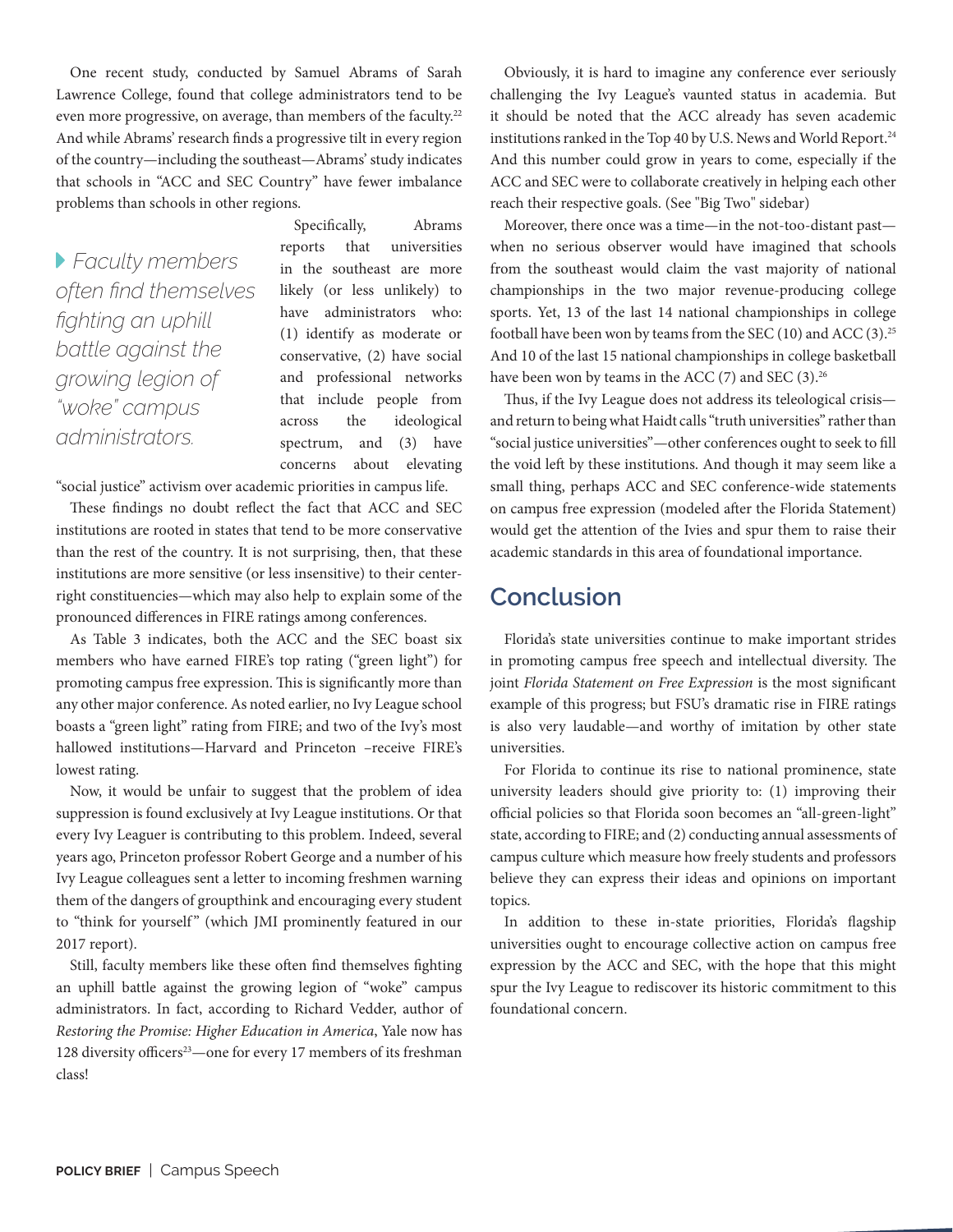# **Endnotes**

- 1 University System of Florida. The Florida Statement on Free Expression. Compiled by Marshall Criser, 15 Apr. 2019.
- 2 See: "DeSantis is Right to Push for Campus Free Speech." Tampa Bay Times, 16 Apr. 2019, Editorial sec.; Painter, Harry. "More Colleges are Adopting Free Speech 'Chicago Principles.'" Heartland Institute, 13 Sept. 2019.; Neret, Eduardo. "Major Win for Free Speech in Florida as Governor Gets Campus Heads to Sign Resolution." campusreform.org, 17 Apr. 2019.
- 3 Mattox, William. Free Expression and Intellectual Diversity. James Madison Institute, 2017. Policy Brief.
- 4 Florida State, Legislature. Campus Free Expression Act. Fla. Stat., section Title XLVIII 1004.097, 2019.
- 5 Downs, Donald A., et al. A Framework for Campus Free Speech Policy. George Mason University, Institute for Humane Studies, 2017, p. 27.
- 6 Florida becomes ninth state to ban restrictive campus free speech zones." thefire.org, Foundation for Individual Rights in Education, 12 Mar. 2018, www.thefire.org/florida-becomes-ninth-state-to-ban-restrictive-campus-free-speech-zones/. Accessed 14 Sept. 2020.
- 7 "Florida State University Rankings." usnews.com, U.S. News and World Report, www.usnews.com/best-colleges/florida-stateuniversity-1489/overall-rankings. Accessed 14 Sept. 2020.
- 8 "Heterodox Academy Guide to Colleges: Top 150 Universities in the U.S." heterodoxacademy.org, Heterodox Academy, www. heterodoxacademy.org/resources/guide-to-colleges/top150/. 19 June 2017.
- 9 "FIRE's Spotlight Database." thefire.org, Foundation for Individual Rights in Education, www.thefire.org/resources/spotlight. Accessed 15 Aug. 2020.
- 10 Larson, Jennifer, et al. Free Expression and Constructive Dialogue at the University of North Carolina at Chapel Hill. 5 Feb. 2020.
- 11 Ibid.
- 12 Florida State, Legislature, House of Representatives. Higher Education. 2020th Legislature, House Bill HB 613.
- 13 Dunkelberger, Lloyd. "House advances plan to require state universities and colleges to conduct annual 'intellectual diversity' surveys." floridaphoenix.com, 13 Dec. 2019, www.floridaphoenix.com/blog/house-advances-plan-to-require-state-universitiesand-colleges-to-conduct-annual-intellectual-diversity-surveys/
- 14 Ibid.
- 15 Robinson, Clay. "UCF students protest 'white supremacist' Ben Shapiro." Campus Reform, Leadership Institute, 11 Feb. 2020, www.campusreform.org/?ID=14363.
- 16 Allen, Faith. "Conservatives claim victory after U Florida settles First Amendment case." Campus Reform, Leadership Institute, 1 Aug. 2019, www.campusreform.org/?ID=13521.
- 17 Ryan, Celine. "Flyers defame conservative prof as a 'white supremacist.'" Campus Reform, Leadership Institute, 29 Mar. 2018, www.campusreform.org/?ID=10712.
- 18 Sabes, Adam. "Amid US-China trade war, dozens of colleges still spew Chinese 'propaganda.'" Campus Reform, Leadership Institute, 18 Aug. 2019, www.campusreform.org/?ID=13584.
- 19 Sanchez, Genesis. "Student arrested, charged with battery after confrontation with College Republicans." Campus Reform, Leadership Institute, 2 Nov. 2018, www.campusreform.org/?ID=11479.
- 20 Larson, Jennifer, et al., p. 4.
- 21 Haidt, Jonathan. "Why Universities Must Choose One Telos: Truth or Social Justice." Heterodox Academy, 21 Oct. 2016, heterodoxacademy.org/one-telos-truth-or-social-justice-2/.
- 22 Abrams, Samuel. "Look South for Diversity on College Campuses." James G. Martin Center for Academic Renewal, 14 Aug. 2019, www.jamesgmartin.center/2019/08/look-south-for-diversity-on-college-campuses/.